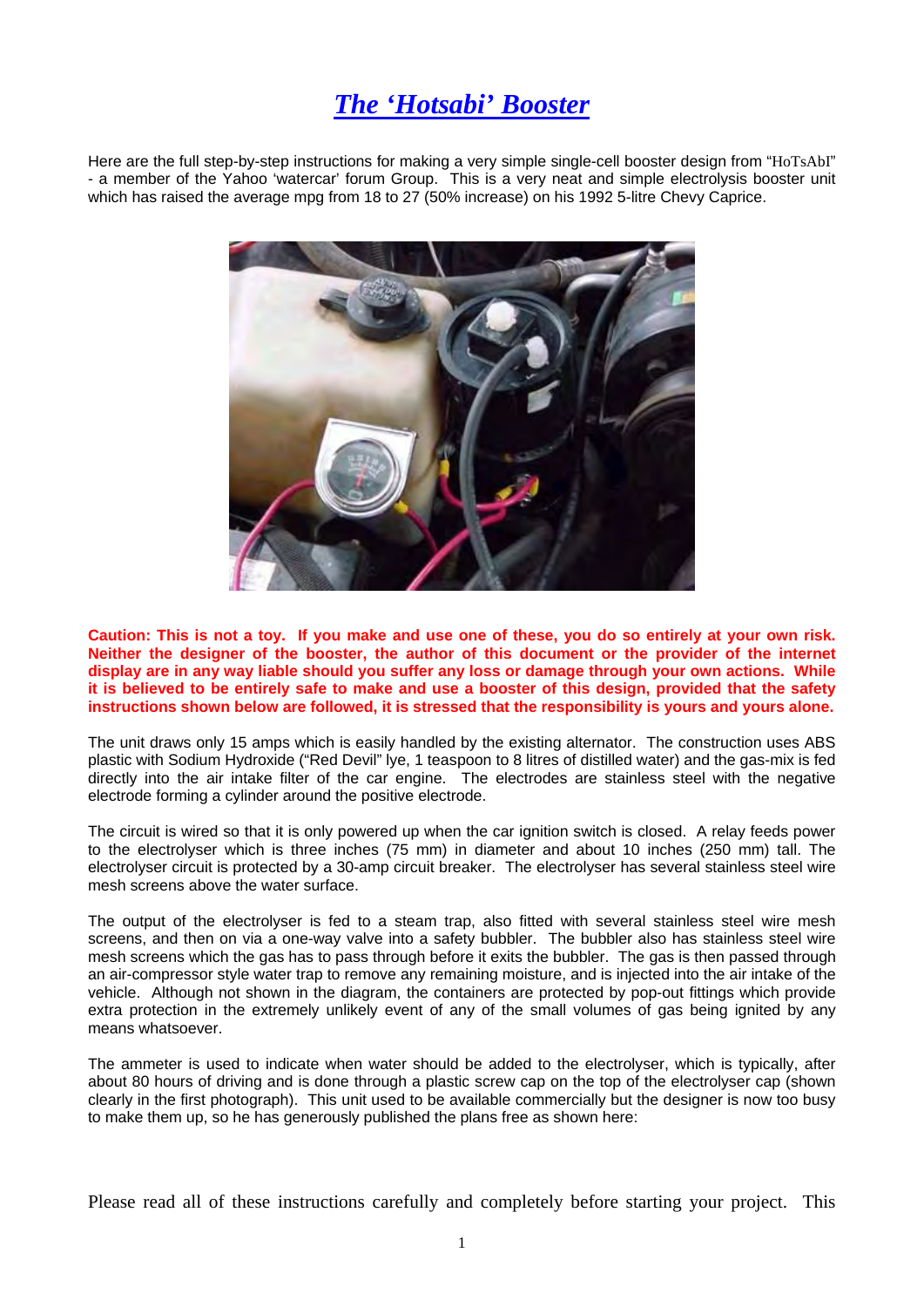project is the construction of an electrolyzer unit which is intended to improve the running of a vehicle by adding gases produced by the electrolysis of water, to the air drawn into the engine when running. There is no magic about this. The 'hydroxy' gas produced by the electrolysis acts as an igniter for the normal fuel used by the vehicle. This produces a much better burn quality, extracting extra energy from the normal fuel, giving better pulling power, smoother running, cooler engine operation, the cleaning out of old carbon deposits inside the engine and generally extending the engine life.

## **ELECTROLYZER PARTS LIST**

- 1. One 7" long x 3" ABS tubing cut square de-burr edges
- 2. One 3" ABS (Acrylonitrile Butadiene Styrene) Plug clean out threaded cap
- 3. One Threaded adaptor DWV 3" HXFPT ("DWV" and "HXFPT" are male and female threaded sewer type plastic caps)
- 4. One 3" ABS cap
- 5. One 4" Stainless steel cap screw 1/4 20
- 6. Two stainless steel 1" 1/4 20 cap screw
- 7. One 10/32 x 1/4" stainless steel screw
- 8. Five washers and Eight stainless steel nuts 1/4 20
- 9. One piece of stainless steel shimstock 11" x 6" 0.003" thick
- 10. One piece of stainless steel 14 gauge wire mesh 8" x 3"
- 11. One 3/8" nylon plug
- 12. One 1/4" x 1/4" NPT (National Pipe Tap) barbed fitting
- 13. Plumbers tape

## **TOOLS LIST**

- 1. Hand drill
- 2. Cutters (for mesh and shimstock)
- 3. 1/4" NPT tap and 5/16" drill bit
- 4. 3/8" NPT tap and 1/2" drill bit
- 5. 10/32" tap and 1/8" drill bit
- 6. Clamp and 1" x 1" wood strip
- 7. Hex key "T-handle" wrench to fit capscrew
- 8. Philips screwdriver
- 9. Small adjustable wrench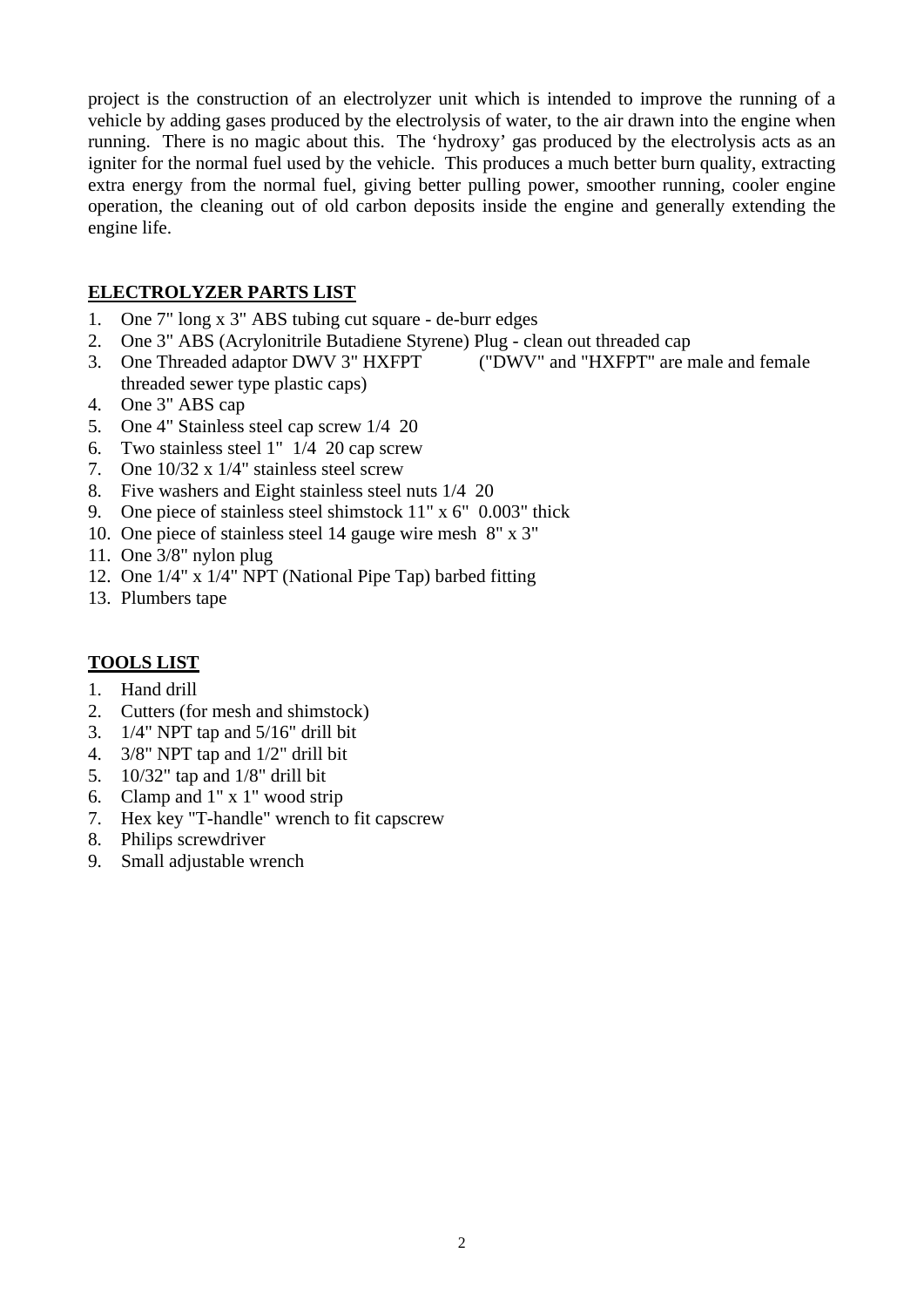

Cut and fit shimstock into ABS tubing, 11" works well as this gives a 1" overlap.



For drilling, use a strip of wood. Be sure shimstock is flush with at least one edge of the tube. Use the flush edge as the bottom of the electrolyzer.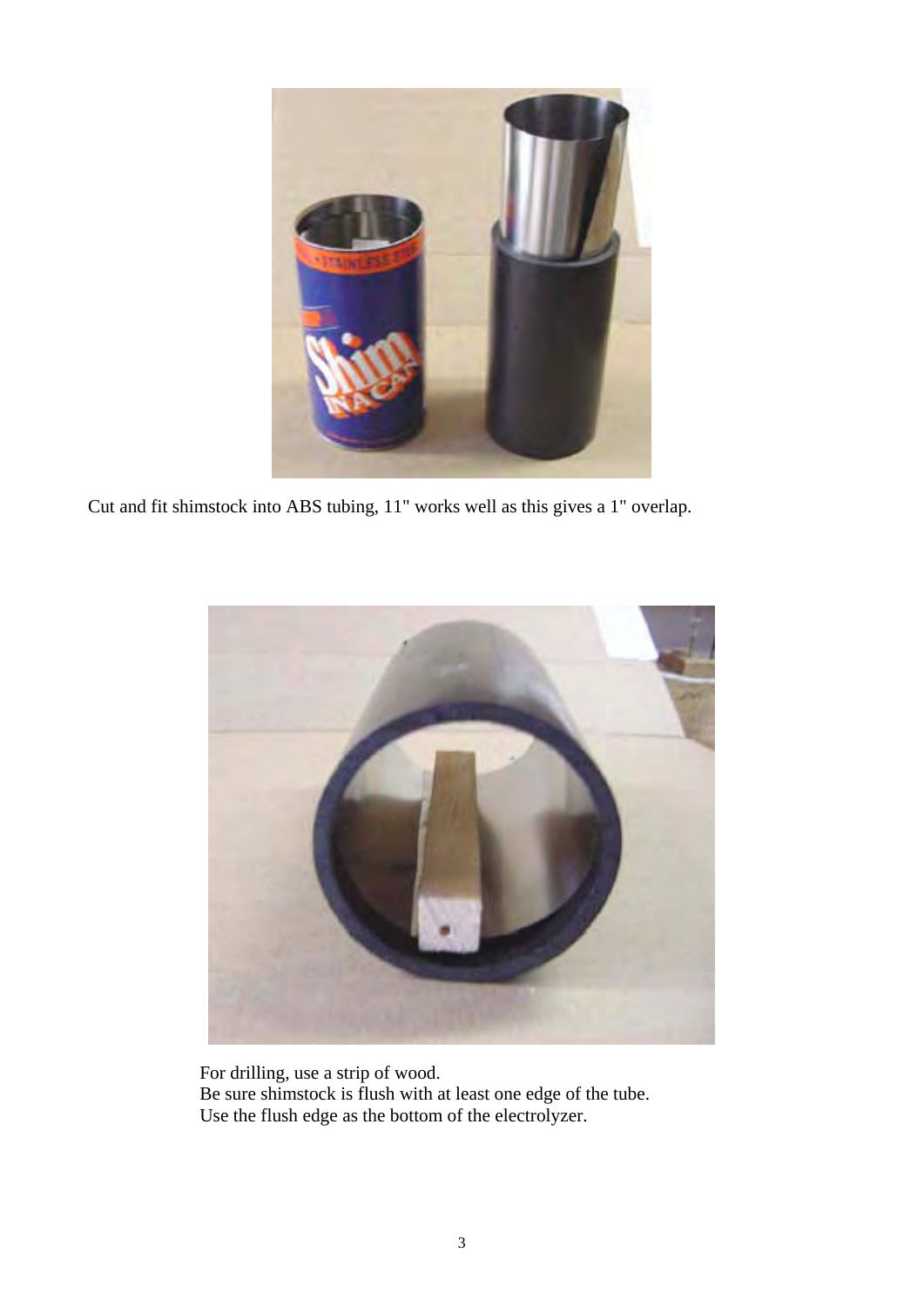

Clamp securely and drill two 0.165" holes, one on either side, perpendicular to each other, as best you can. These holes will be tapped 1/4" 20



The shimstock holes need to be reamed to accept the capscrew.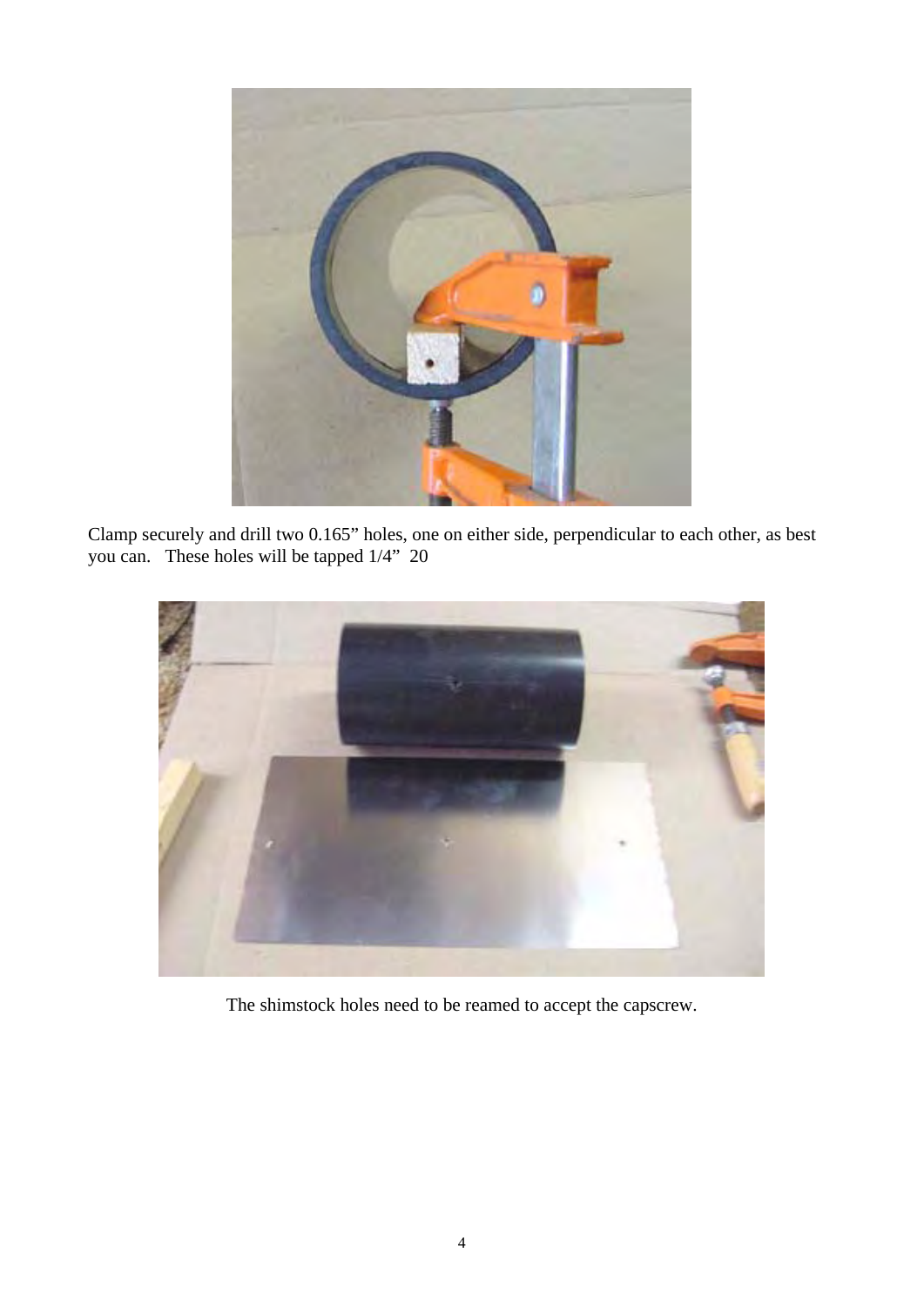

Note: This is why 2 holes are drilled (to facilitate assembly) Next, attach the electrode inside the barrel. It is **important** to us a stainless steel nut inside to seat the capscrew.



Note that the shimstock is flush with the bottom of the tube.

Final assembly for the electrodes. Note that the capscrews each have stainless steel nuts inside the barrel to seat to the shimstock.

The screw on the left will be used as the Negative battery connection to the cell while the screw on the right merely seats the shimstock.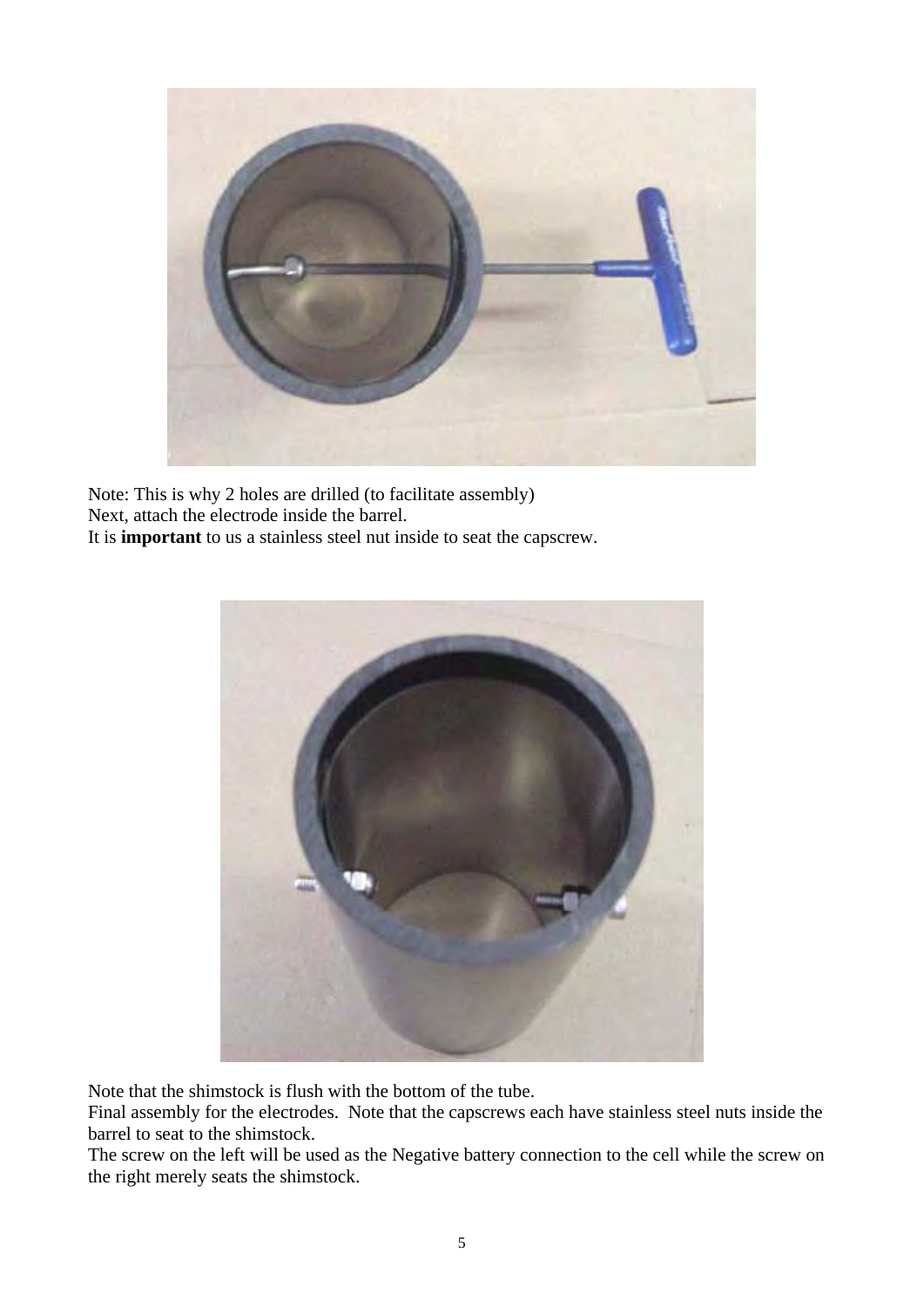

The upper component is Threaded adaptor DWV 3" HXFPT The lower component is 3" ABS Plug, clean out threaded cap. Prepare the top cap and plug:

Drill and tap a 3/8" NPT in the centre of the threaded cap (main filling plug) Drill and tap a 1/4" NPT on the side (barbed fitting).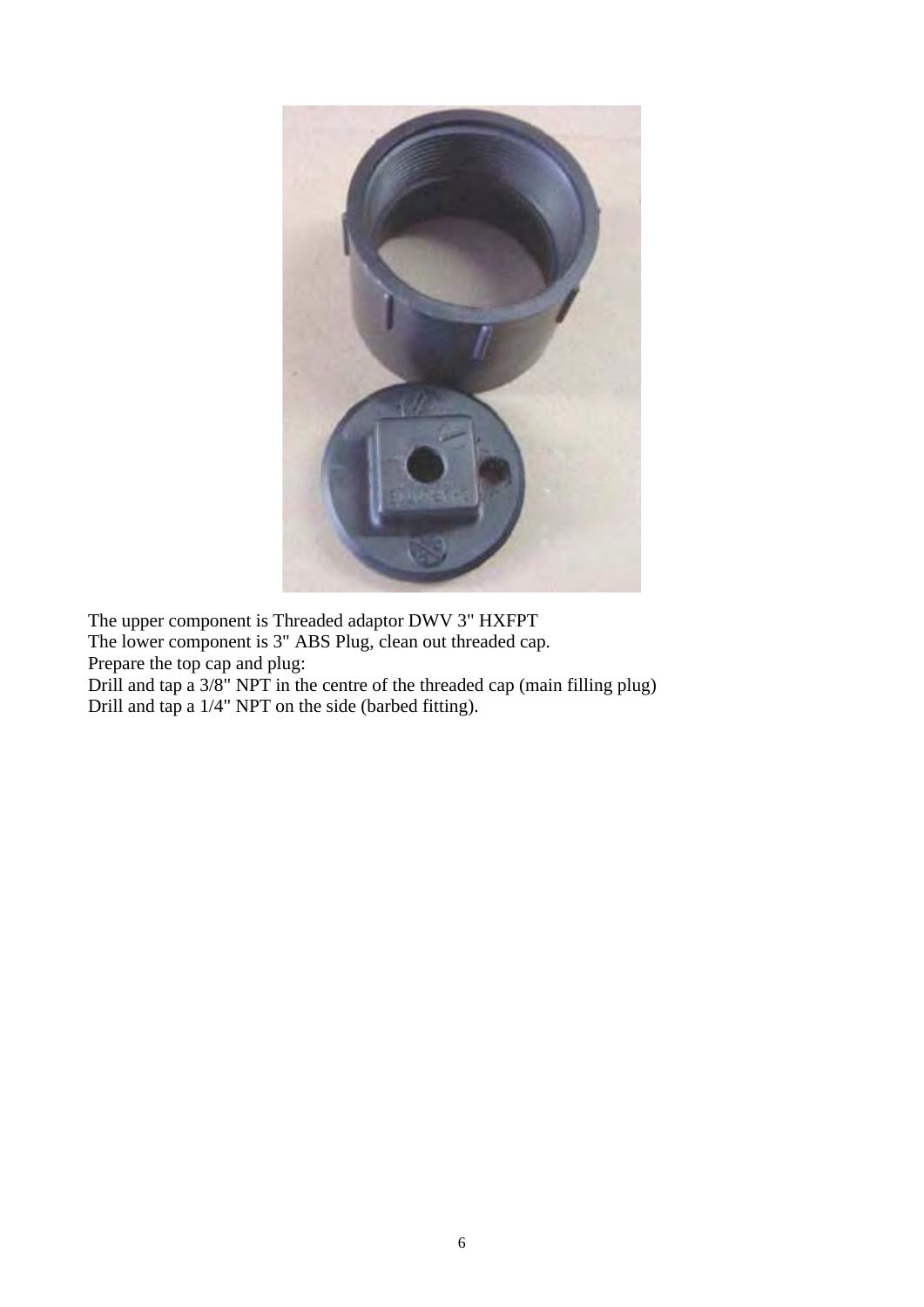

Prepare the bottom cap:

Drill and tap 1/4" 20 hole in the centre.

Install capscrew with stainless steel nut. Tighten and install washer and stainless steel nut outside.



This is the Positive battery connection.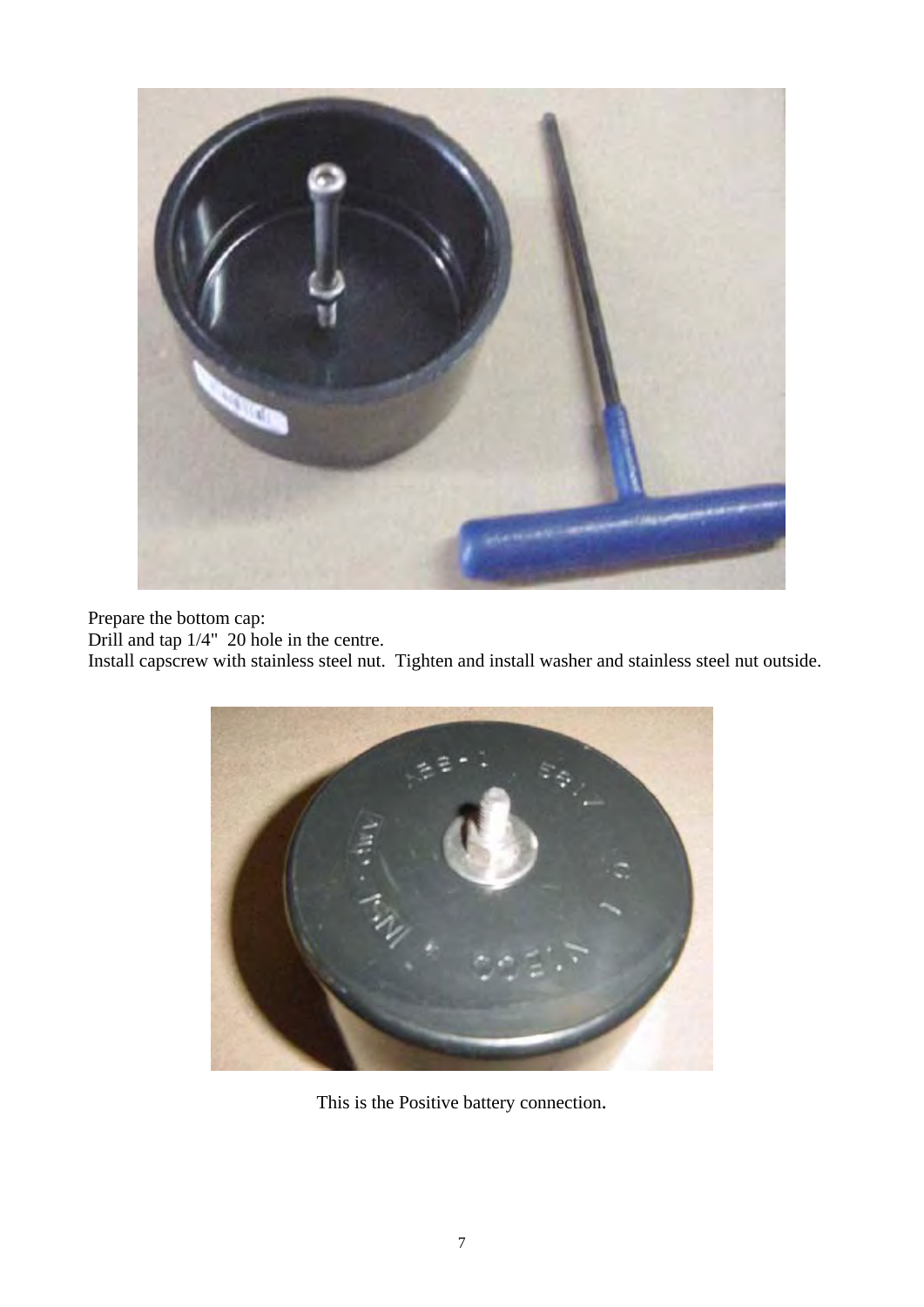

This is the finished e-cell shown here upside down. Assemble the unit using ABS glue.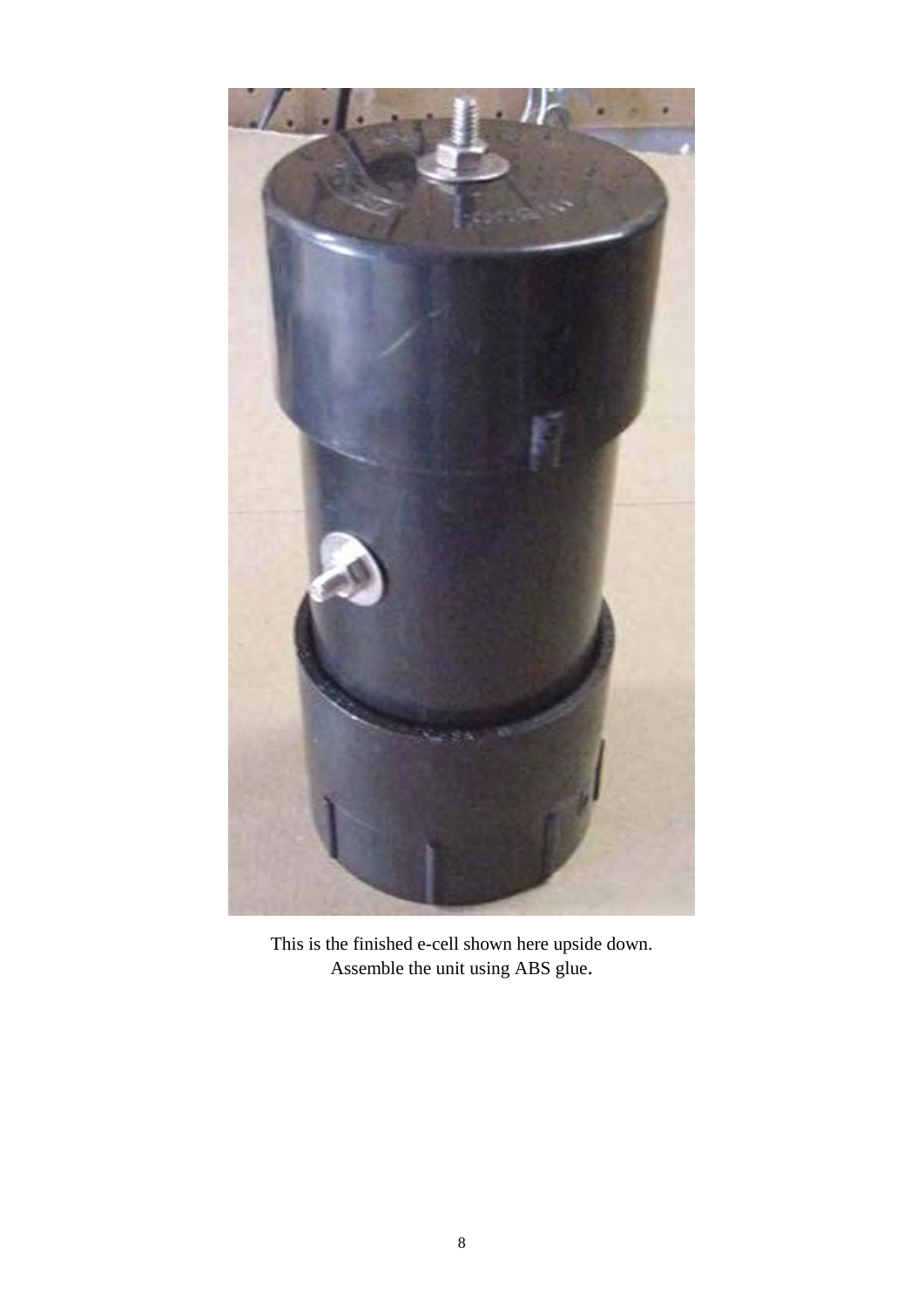

Next, prepare the stainless steel mesh. Cut it carefully to fit inside the threaded cap. Use at least 3 pieces.



After fitting the mesh tightly into the cap, mount it with a 10/32 stainless steel screw on the opposite side to the 1/4" tapped hole for the barbed fitting. This is a flame arrestor, so make CERTAIN that the entire inside is covered tightly. Note that the sides wrap up. Turn each layer to cross the grain of the mesh.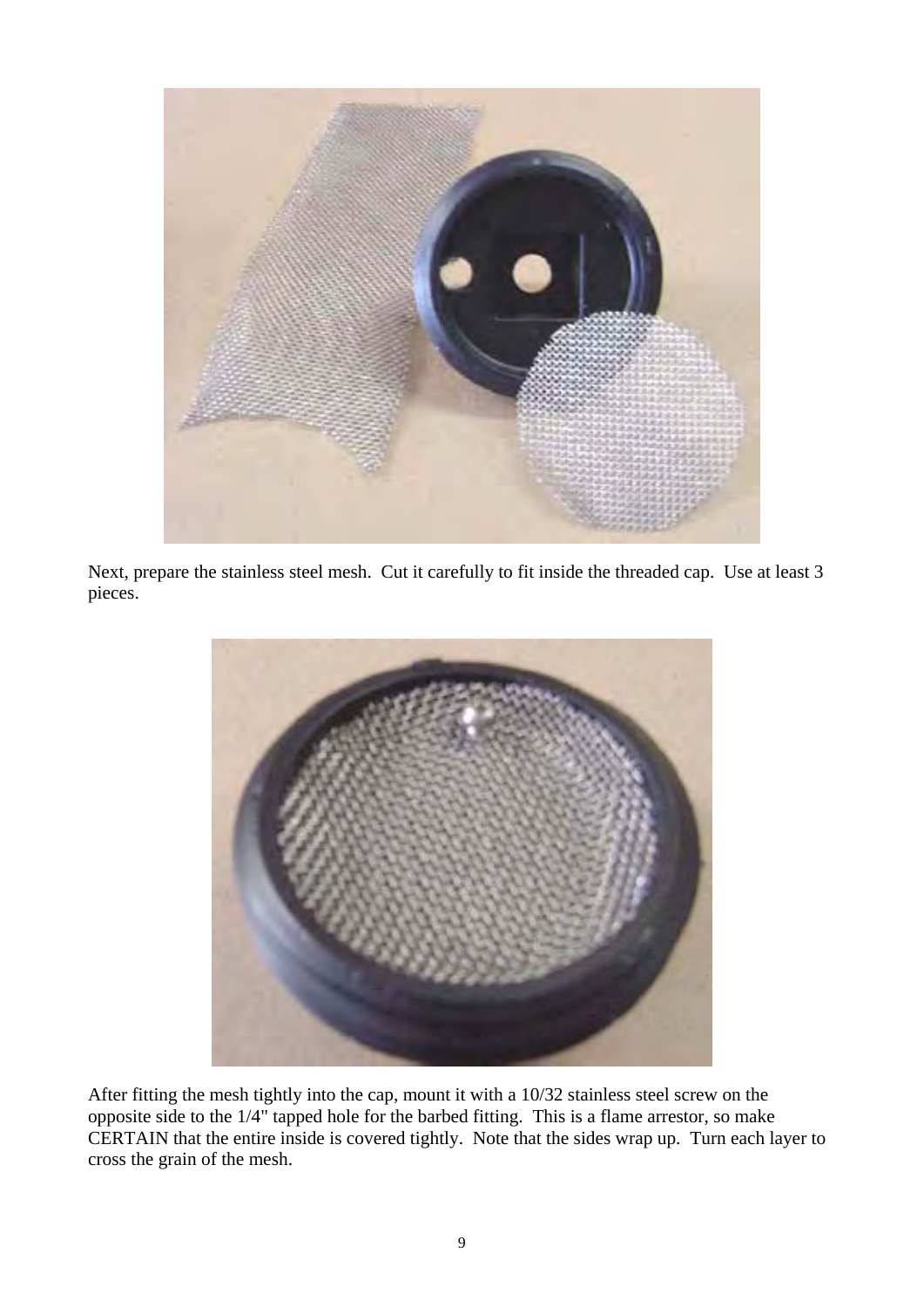

Use white "plumber's tape" on all threaded fittings.

This unit has raised the average mpg on my 1992 5-litre Chevy Caprice from 18 to 27 mpg which is a 50% increase. It allows a very neat, professional-looking installation which works very well:

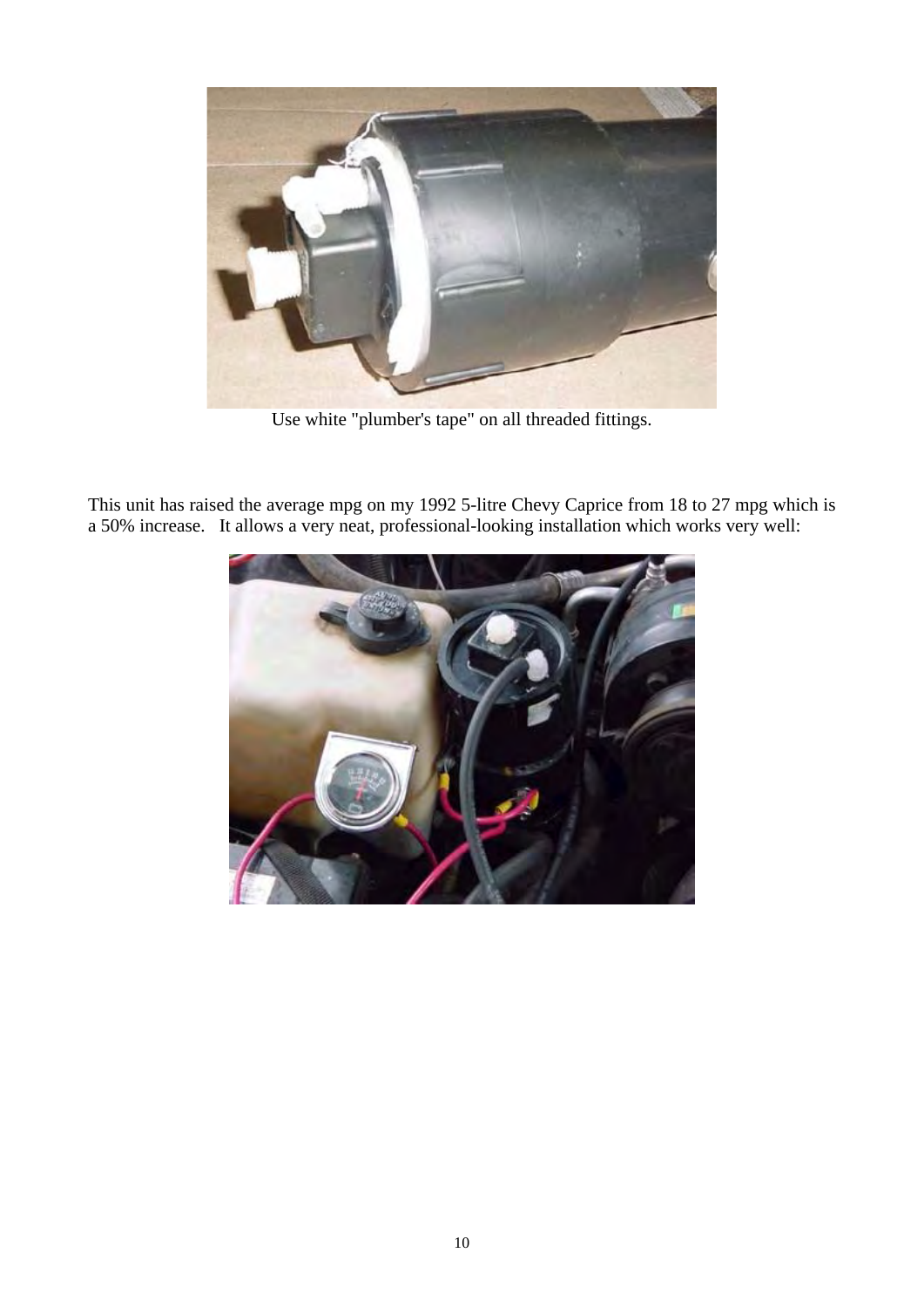

The unit draws only 15 amps which is easily handled by the existing alternator. The construction uses ABS plastic with Sodium Hydroxide ("Red Devil" lye, 1 teaspoon to 8 litres of distilled water) and the gas-mix is fed directly into the air intake filter of the car engine. The electrodes are stainless steel with the negative electrode forming a cylinder around the positive electrode:



The circuit is wired so that it is only powered up when the car ignition switch is closed. A relay feeds power to the electrolyser which is three inches (75 mm) in diameter and about 10 inches (250 mm) tall. The electrolyser circuit is protected by a 30-amp circuit breaker. The electrolyser has several stainless steel wire mesh screens above the water surface.

The output of the electrolyser is fed to a steam trap, fitted with several stainless steel wire mesh screens, and then on via a one-way valve into a safety bubbler: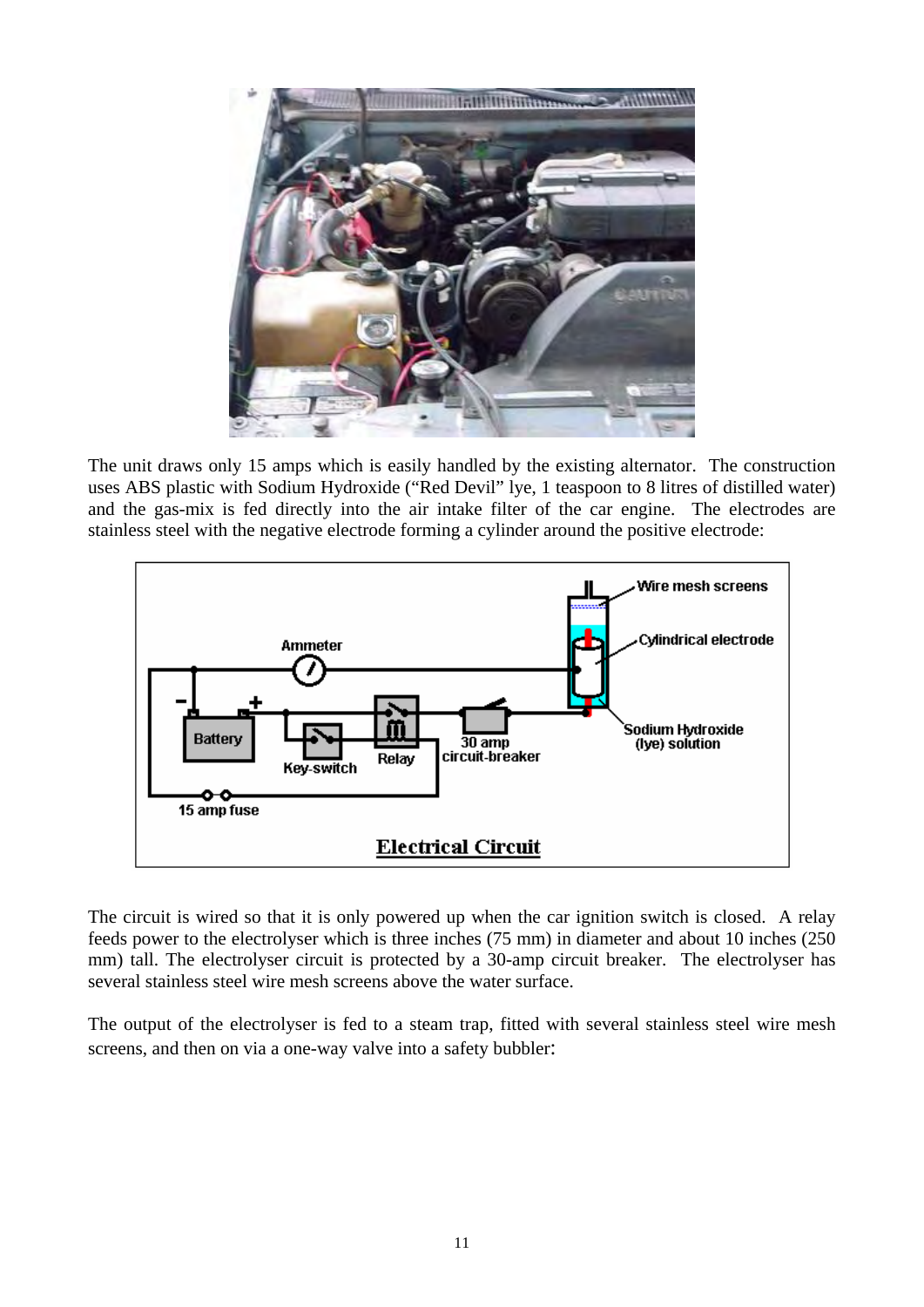

The bubbler also has stainless steel wire mesh screens which the gas has to pass through before it exits the bubbler. The gas is then passed through a compressor-style water trap to remove any remaining moisture, and is injected into the air intake of the vehicle. Although not shown in the diagram, the containers are protected by pop-out fittings which provide extra protection in the extremely unlikely event of any of the small volumes of gas being ignited by any means whatsoever.

The ammeter is used to indicate when water should be added to the electrolyser, which is typically, after about 80 hours of driving and is done through the plastic screw cap on the top of the electrolyser cap.

All of the 3/8" plastic fittings including one way valves, come from Ryanherco and are made of Kynar to withstand heat. The water trap is from an air compressor. The 3/16" tubing or hose is also high-heat type from an automatic transmission coolant lines. I use Direct Current and limited with a thermal breaker and LYE mixture adjustment

Booster Contact: hotsabi@gmail.com (please put "e-cell" in the title of the e-mail).

(c) Copyright 2005. All rights reserved

## **Comments by Patrick Kelly:**

This design is very simple to construct, but as it is just a single cell with the whole of the vehicle's voltage placed across it, a good deal of the electrical power goes in heating the electrolyte rather than making the wanted hydroxy gas.

If there is sufficient space to fit two in, then using two allows you use half the current and that halves the heat generated in the units and doubles the length of time between topping up the unit with water:



Please don't get the impression that if a small amount of hydroxy gas produces a very beneficial effect on the running of a vehicle, that adding much more hydroxy gas will give even better results, as that is not the case. Each vehicle is different and will have a different optimum flow rate of hydroxy gas and if that optimum rate is exceeded, then although the mpg improvement may actually be reduced rather than increased. If in doubt, start will a low current (with more dilute electrolyte) which will produce less gas and see what the mpg results are. Then try a slightly stronger mix and check the mpg over several gallons of fuel. This will allow you to